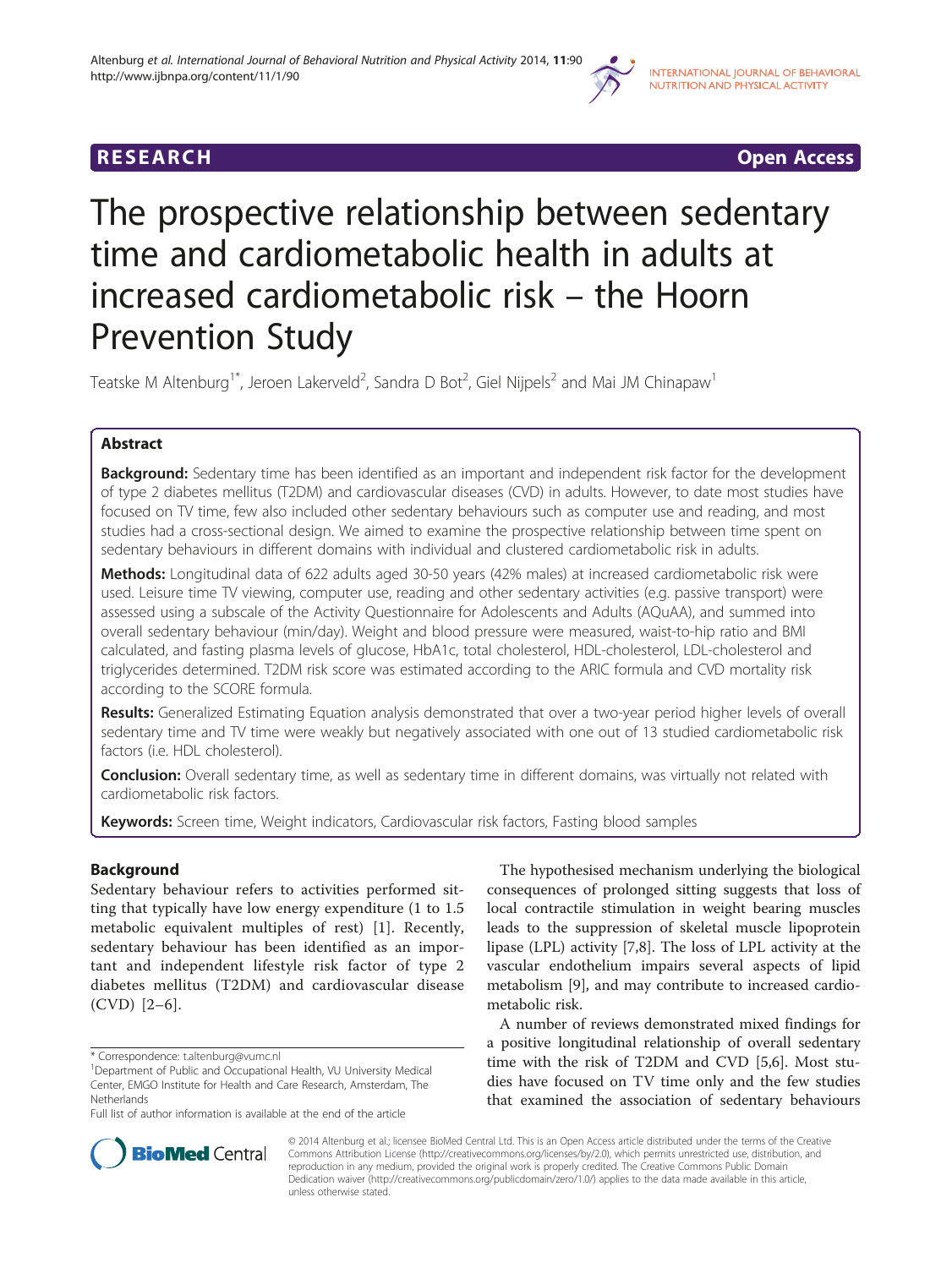other than TV time with individual and clustered cardiometabolic risk, reported mixed findings [\[10](#page-5-0)–[14](#page-5-0)]. All these studies found a significant positive association of TV time with individual (i.e. waist circumference, body mass index, plasma levels of triglycerides, cholesterol, insulin) and clustered (i.e. obesity risk, T2DM risk) risk [[10](#page-5-0)–[14\]](#page-5-0). Contradictory results were found for the associations of other sedentary behaviours such as computer use, sitting at work, reading and passive transport with cardiometabolic risk [[10](#page-5-0)–[14](#page-5-0)].

There is a need for methodological sound prospective studies on sedentary activities – especially including other activities than TV viewing – and cardiometabolic risk factors. In order to develop effective interventions preventing chronic diseases, it is important to examine whether specific sedentary activities should be targeted. Therefore, the present study examined the prospective associations between self-reported sedentary time in different domains (i.e. TV viewing, computer use, reading and other sedentary activities) and cardiometabolic risk factors, including four follow up measurements over a period of 2 years in adults (aged 30-50 years) at increased cardiometabolic risk.

#### Methods

#### Study design and participants

The adults selected for this study were participants of the Hoorn Prevention Study, which was carried out in the Netherlands from December 2007 to May 2010, with the purpose of evaluating a cognitive behaviour program aimed at preventing T2DM and CVD [[15\]](#page-5-0). Briefly, a total of 8193 men and women aged 30-50 years and living in the semi-rural region of West Friesland, the Netherlands, were invited to self-report their waist circumference, following detailed written instructions. Of the 3587 respondents (43.8%), 2401 indicated that they were willing to participate. Of the 921 participants with an unhealthy waist circumference, 722 visited the Diabetes Research Center for baseline measurements, gave written informed consent and participated in the trial. A total of 622 men and women, aged 30-50 years, having at least a 10% estimated T2DM risk and/or 10% estimated CVD mortality risk and no known prevalent T2DM or CVD were randomly assigned to either the intervention group or the control group of the Hoorn Prevention Study. Of the 622 participants, 79% of participants attended the last follow up measurement at 24 months. Drop-out analysis showed no differences in baseline values of ARIC and SCORE risk formulas between participants who completed the study and those who dropped out (T-test ARIC p = 0.10 (95% CI −3.63 – 0.33); SCORE p =  $0.99$  (95% CI  $-0.60 - 0.59$ )).

The cognitive behaviour programme was not effective in improving cardiometabolic risk, lifestyle behaviours or psychological determinants of lifestyle behavioural change on the short, medium or long term [\[16](#page-5-0)–[18](#page-5-0)]. Therefore, data from both the intervention and the control group were included in the present analysis.

#### Measurements

#### Cardiometabolic risk

Biomarkers of cardiometabolic risk included indicators of overweight (i.e. body weight, waist- and waist-to-hip ratio), blood pressure, plasma levels of fasting glucose, insulin glycated haemoglobin (HbA1c), total cholesterol, high-density lipoprotein cholesterol (HDL-C), low-density lipoprotein cholesterol (LDL-C) and triglycerides. The 9-year risk of developing T2DM and the 10-year risk of a fatal CVD were estimated according to the formula described in the Atherosclerosis Risk In Communities (ARIC) study [[19\]](#page-5-0) and the Systematic COronary Risk Evaluation (SCORE) project [[20\]](#page-5-0).

Weight was measured to the nearest 0.5 kg, wearing light clothes and no shoes. The standard scales that were used (SECA; London, UK) were calibrated yearly. Waist circumference was measured midway between the lowest rib margin and the iliac crest, and hip circumference at the level of the iliac crest. Two measurements to the nearest 0.5 cm were recorded for both waist and hip; if the difference between the measurements was greater than 1 cm, a third measurement was carried out and the mean of the two nearest measurements was calculated. Systolic and diastolic blood pressure were measured three times on the right arm after 10 minutes of rest, in a seated position, with a Colin Press BP 8800p Non-Invasive Blood Pressure Monitor (Colin Medical Technology Corporation, USA). Mean systolic and diastolic blood pressure were calculated as the mean of the last two measurements. Fasting plasma glucose was measured according to the enzymatic reference method with hexokinase, HbA1c determination was based on the turbidimetric inhibition immunoassay for haemolysed whole blood, and total and HDL-C and triglycerides were measured with the enzymatic colorimetric method. All laboratory tests were performed using the Cobas Integra system (Roche diagnostics, Basel, Switzerland). The ARIC formula was based on ethnicity, parental history of diabetes, systolic blood pressure, waist circumference, and height. The SCORE formula included sex, smoking status, total cholesterol, and systolic blood pressure.

#### Sedentary time

Sedentary time during leisure in minutes per day (weekdays and weekend days combined) was assessed using a subscale of the Activity Questionnaire for Adolescents & Adults (AQuAA), which has been tested for reliability and validity [\[21\]](#page-5-0). In separate questions, participants were asked how many days in the last week and how many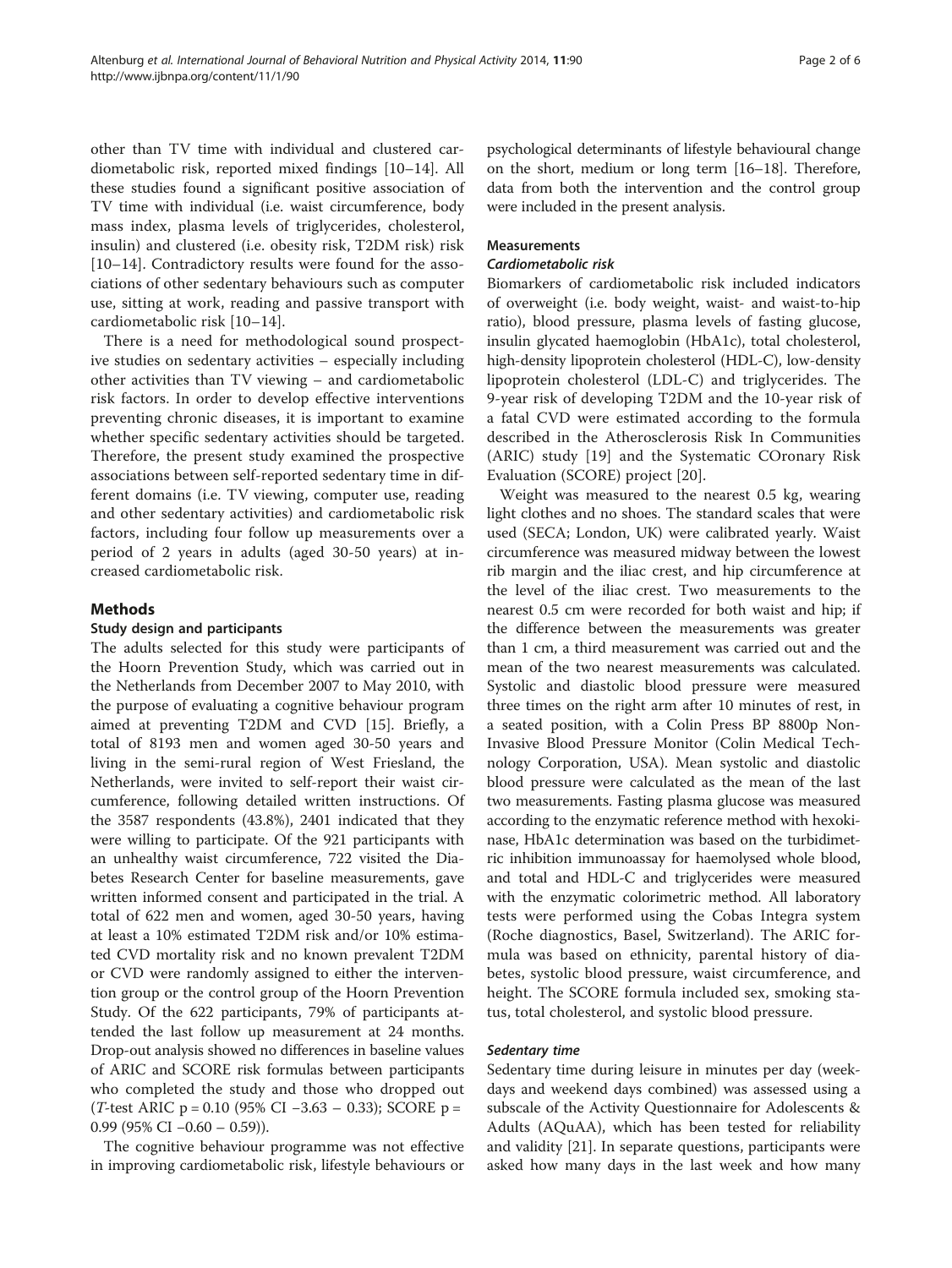time per day they spent on average 1) watching TV, 2) using the computer, 3) reading, and 4) on other sedentary activities (e.g. sitting while talking with friends, playing board games, sitting in the car). Total sedentary time was calculated by summing the minutes per day spent in the different domains of sedentary behaviour.

#### Covariates

The following socio-demographic and lifestyle covariates were considered as confounders: age, gender, education level (low, medium or high), parental T2DM (at least one parent with diagnosed T2DM or not), cigarette smoking (smoking regularly or not), total physical activity and intervention group (yes/no). Total physical activity was assessed using the validated Short QUestionnaire to ASsess Health-enhancing physical activity (SQUASH) [[22](#page-5-0)]. Participants were asked to report time spent in light, moderate and vigorous physical activity during commuting, leisuretime, sports, household and work during one (regular) week in the past month. Total physical activity (light, moderate and vigorous) was calculated by summing the minutes per day spent in the different domains.

#### **Statistics**

Descriptive participant characteristics (mean (SD)) and median (interquartile range) were calculated at each time point (i.e. at baseline and after 6, 12 and 24 months). Generalized Estimating Equations (GEE) with an exchangeable correlation structure were used to assess the prospective association between self-reported sedentary time and cardiometabolic risk factors (Model 1). This longitudinal analysis technique was used to adjust for dependency within the repeated measures for each participant, by capturing the changing status of sedentary time and cardiometabolic risk, as well as the relationship between them, over time [[23](#page-5-0)]. Age, gender, education level and total physical activity considerably confounded the associations of sedentary time with cardiometabolic risk factors and were therefore included in the analysis (Model 2).

In addition to the association of overall self-reported sedentary time, the prospective associations of TV time, computer time, reading time and time spent on other sedentary behaviours with cardiometabolic risk factors were assessed separately. In the latter analyses, next to adjustments for age, gender, education level and total physical activity, these associations were adjusted for time spent sedentary in the other domains. All statistic procedures were performed using SPSS software (version 20.0). The significance level was set at  $P < 0.05$ .

### Results

Table [1](#page-3-0) shows participant's cardiometabolic risk factors, their sedentary time and time spent on physical activity. At baseline, participants (42% males) were on average 43.5 (5.3) years old and 21% were regular smokers. Education level was low for 33%, medium for 46% and high for 21% of the participants. Median values for time spent on all recalled sedentary activities combined were 255, 253, 229 and 232 min/day at baseline and after 6, 12 and 24 months, respectively.

Table [2](#page-4-0) shows the prospective association of overall self-reported sedentary time with cardiometabolic risk factors, for the crude (Model 1) and the adjusted (Model 2) associations.

After adjustment for age, gender, education level and total physical activity, overall sedentary time was weakly but significantly related to fasting plasma levels of HDL-C.

Table [3](#page-4-0) shows the prospective associations of TV time, computer time, reading time and time spent on other sedentary behaviours (such as passive transport and talking with friends) and cardiometabolic risk. TV time was weakly but significantly associated with only one of the 13 cardiometabolic risk markers (i.e. HDL-C) whereas reading time, computer time and time spent on other sedentary behaviours were not associated with any of the studied risk factors.

#### **Discussion**

This study examined the prospective association of leisure time spent on various sedentary activities with cardiometabolic risk factors in adults. Our findings demonstrate that there are almost no prospective associations between overall sedentary time or sedentary time in different domains (i.e. TV viewing, computer use, reading and other sedentary behaviours) with individual or clustered cardiometabolic risk factors.

Our finding that higher levels of overall sedentary time were negatively associated with HDL-C over a two-year period was weak as the regression coefficient for this association was small. This is only partly in line with previous studies examining objectively measured sedentary time and cardiometabolic risk among individuals at increased risk for T2DM. Henson et al. [[24](#page-5-0)] found a significant association between objectively assessed sedentary time and HDL-C as well as 2 hr glucose, but they found no association with waist circumference, BMI, fasting glucose and HbA1c among middle aged and older adults at high risk of impaired glucose regulation. Ekelund et al. [[25](#page-5-0)] found no associations between objectively assessed sedentary time and fasting plasma insulin among individuals with a parental history of T2DM.

Separate analyses for TV time revealed a statistically significant association with only one out of 13 cardiometabolic risk factors studied (i.e. HDL-C). The lack of consistent associations with cardiometabolic risk is in line with a previous study of our group [[10](#page-5-0)], but in contrast to findings of others [\[11,13,14\]](#page-5-0). Pinto Pereira et al. demonstrated a significant association between TV time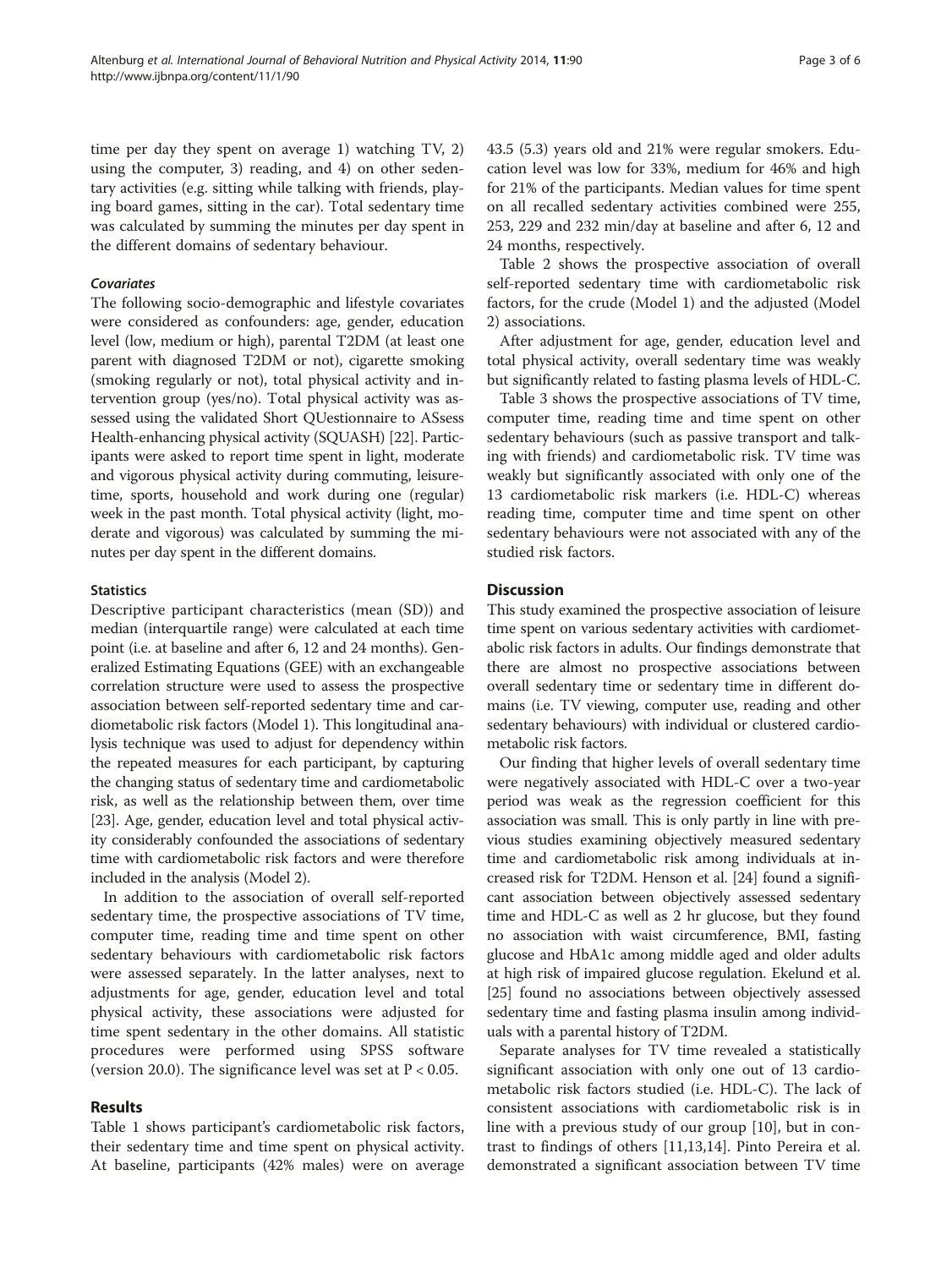|                                                                                          | <b>Baseline</b><br>$N = 609 - 622^a$ | After 6 months<br>$N = 524 - 536^a$ | After 12 months<br>$N = 500 - 504^a$ | After 24 months<br>$N = 479 - 491^a$ |
|------------------------------------------------------------------------------------------|--------------------------------------|-------------------------------------|--------------------------------------|--------------------------------------|
|                                                                                          |                                      |                                     |                                      |                                      |
| Cardiometabolic risk factors (mean (SD))                                                 |                                      |                                     |                                      |                                      |
| Weight, kg                                                                               | 90.5(15.5)                           | 90.3(15.1)                          | 90.4 (14.9)                          | 90.1(15.1)                           |
| WC, cm                                                                                   | 96.7 (9.8)                           | 96.3(9.6)                           | 96.0 (10.5)                          | 96.0 (9.9)                           |
| Waist-to-hip ratio                                                                       | 0.90(0.08)                           | 0.90(0.08)                          | 0.90(0.08)                           | 0.90(0.08)                           |
| SBP, mmHq                                                                                | 129.0 (13.2)                         | 128.0 (13.3)                        | 127.1 (15.0)                         | 126.7 (13.1)                         |
| DBP, mmHq                                                                                | 73.4 (9.5)                           | 72.6 (9.5)                          | 71.5(9.2)                            | 72.2 (9.7)                           |
| Glucose, mmol/l                                                                          | 5.3(0.5)                             | 5.5(0.5)                            | 5.5(0.5)                             | 5.5(0.5)                             |
| HbA1c, mmol/l                                                                            | 5.5(0.3)                             | 5.5(0.3)                            | 5.5(0.3)                             | 5.6(0.3)                             |
| Cholesterol, mmol/l                                                                      | 5.5(1.0)                             | 5.5(0.9)                            | 5.5(0.9)                             | 5.5(1.0)                             |
| HDL-C, mmol/l                                                                            | 1.3(0.3)                             | 1.3(0.3)                            | 1.3(0.4)                             | 1.4(0.4)                             |
| LDL-C, mmol/l                                                                            | 3.6(0.9)                             | 3.5(0.9)                            | 3.6(0.9)                             | 3.5(0.9)                             |
| Triglycerides, mmol/l                                                                    | 1.5(0.9)                             | 1.6(0.8)                            | 1.6(0.9)                             | 1.5(0.9)                             |
| <b>ARIC</b>                                                                              | 18.9 (8.2)                           | 18.4(8.1)                           | 18.1 (8.8)                           | 18.0(8.0)                            |
| <b>SCORE</b>                                                                             | 3.9(3.0)                             | 3.9(3.0)                            | 3.8(3.9)                             | 3.7(3.0)                             |
| Sedentary time and time spent on physical activity (median (interquartile range; 25-75)) |                                      |                                     |                                      |                                      |
| Sedentary time, min/day                                                                  | 255 (171-315)                        | 253 (154-304)                       | 229 (150-284)                        | 232 (150-287)                        |
| TV viewing, min/day                                                                      | 120 (60-150)                         | 93 (60-146)                         | $90(51-127)$                         | 90 (60-129)                          |
| Computer use, min/day                                                                    | 26 (9-60)                            | $30(11-60)$                         | $26(11-60)$                          | 30 (13-60)                           |
| Reading, min/day                                                                         | $21(9-40)$                           | $21(9-34)$                          | $23(9-40)$                           | $21(9-39)$                           |
| Other SB, min/day                                                                        | 43 (21-85)                           | 43 (17-85)                          | 39 (17-69)                           | 34 (17-67)                           |
| Total PA, min/day                                                                        | 386 (277-467)                        | 396 (268-482)                       | 381 (275-470)                        | 379 (266-459)                        |

#### <span id="page-3-0"></span>Table 1 Participant characteristics

<sup>a</sup>Due to missing data, sample sizes varied at the different time points.

ARIC, Atherosclerosis Risk In Communities; DBP, diastolic blood pressure; HbA1c, glycated haemoglobin; HDL-C, high-density lipoprotein cholesterol; LDL-C, low-density lipoprotein cholesterol; PA, physical activity; SB, sedentary behaviour; SBP, systolic blood pressure; SCORE, Systematic COronary Risk Evaluation; WC, waist circumference.

and increase in BMI [[14](#page-5-0)] and six out of nine cardiometabolic risk factors in women and four out of nine in men [[13\]](#page-5-0). Heinonen et al. [\[11\]](#page-5-0) found significant associations of TV time with waist circumference and BMI. Among adults at increased T2DM risk, Ekelund et al. [\[25](#page-5-0)] found significant associations of TV time with fasting insulin and insulin resistance (HOMA-IR) at baseline, but not follow-up.

We found no associations of computer time with any of the cardiometabolic risk factors. This finding is in line with Altenburg et al. [[10\]](#page-5-0), but in contrast to Heinonen et al. [\[11](#page-5-0)], who found significant associations with waist circumference and BMI in women but not men.

In line with Heinonen et al. [[11](#page-5-0)], we found no significant association between reading time and indicators of overweight. To date, no studies have been published on the separate association of reading time with cardiometabolic risk factors, T2DM and CVD and risk scores. The limited time spent on reading in this population might be an explanation for the lack of an association.

Time spent on sedentary behaviours other than TV viewing, computer use and reading was not related to

cardiometabolic risk factors. Unfortunately, except for the examples given (e.g. sitting while talking with friends, playing board games, sitting in the car), we have no specific information on the sedentary behaviours in this category. Therefore, sedentary time in this domain, as well as total sedentary time, might be underestimated. Future studies should further examine less frequently explored sedentary behaviours including passive transport, sitting during meals and relaxing, in order to obtain a complete overview of sedentary time. Additionally, sedentary behaviours using electronic devices such as phones and tablets should be further explored.

One important difference with the previous studies mentioned above is that we adjusted for total physical activity (i.e. light, moderate and vigorous) instead of moderate-to-vigorous physical activity only. This is important when examining the true association between sedentary time and cardiometabolic risk [[26\]](#page-5-0). Our finding that there is virtually no association between sedentary time and cardiometabolic risk is in line with Maher et al. [\[26](#page-5-0)], who demonstrated that potential (weak) associations disappear when analyses are adjusted for total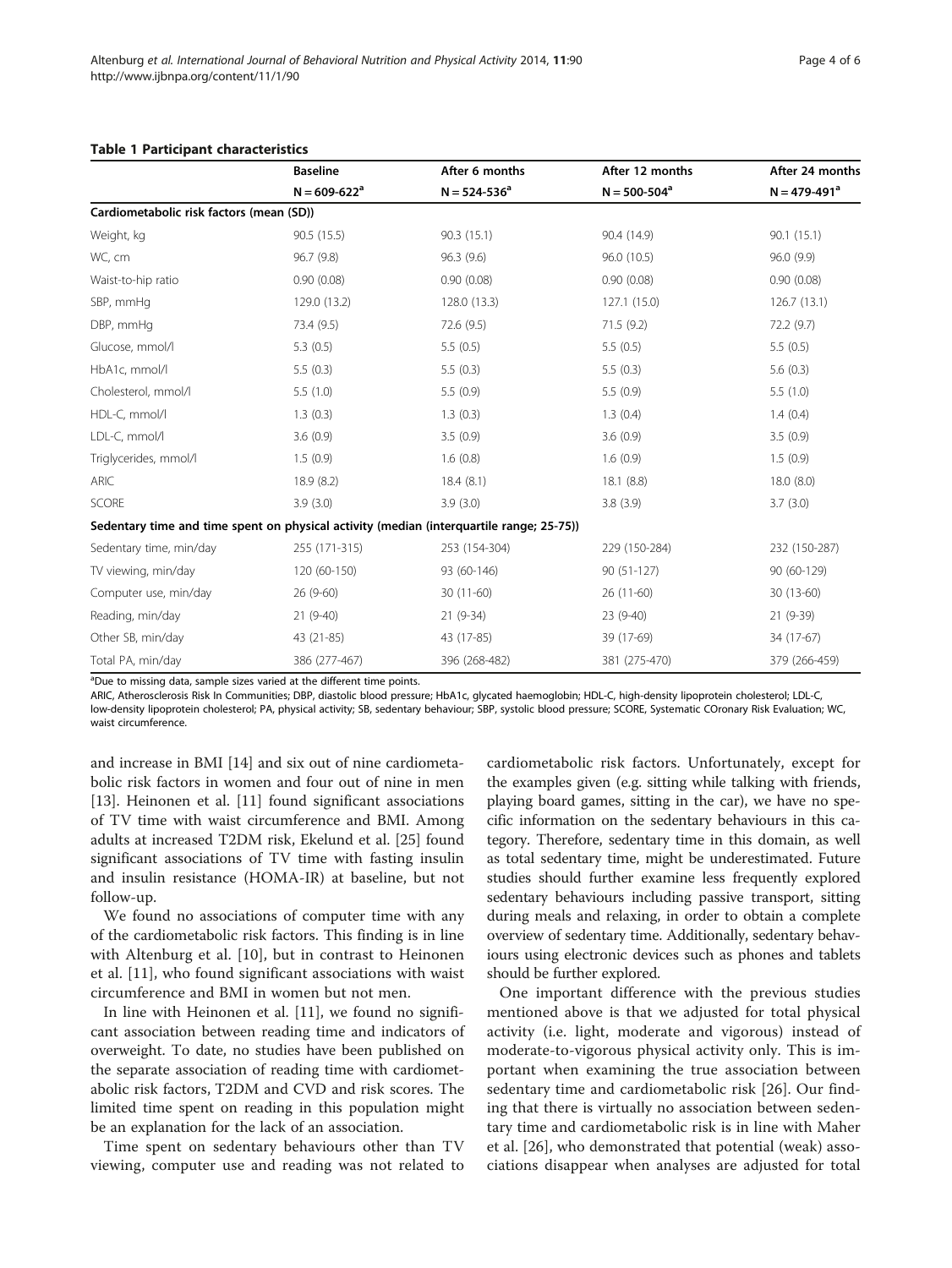#### <span id="page-4-0"></span>Table 2 Prospective association (Beta and 95% CI) between self-reported overall sedentary time (h/day) and cardiometabolic risk factors

|                       | Model 1                     | Model 2                     |
|-----------------------|-----------------------------|-----------------------------|
|                       | Beta [95% CI]               | Beta [95% CI]               |
| Weight, kg            | $0.30$ [ $-0.05$ ; $0.11$ ] | $0.03$ [ $-0.06$ ; $0.12$ ] |
| WC, cm                | $0.02$ [-0.08; 0.11]        | $0.01$ [-0.09; 0.06]        |
| Waist-to-hip ratio    | $0.00$ [-0.00; 0.00]        | $0.00$ [-0.00; 0.00]        |
| SBP, mmHg             | $0.09$ [-0.11; 0.30]        | $0.04$ [-0.16; 0.25]        |
| DBP, mmHg             | $0.12$ [-0.01; 0.24]        | $0.08$ [ $-0.05; 0.21$ ]    |
| Glucose, mmol/l       | $0.00$ [-0.01; 0.01]        | $-0.00$ $[-0.01; 0.00]$     |
| HbA1c, mmol/l         | $0.00$ [-0.02; 0.01]        | $0.00$ [-0.00; 0.01]        |
| Cholesterol, mmol/l   | $-0.00$ $[-0.02; 0.01]$     | $-0.00$ $[-0.02; 0.01]$     |
| HDL-C, mmol/l         | $-0.01$ $[-0.01; -0.001]$   | $-0.01$ $[-0.01; -0.00]$ *  |
| LDL-C, mmol/l         | $0.00$ [-0.01; 0.01]        | $-0.00$ $[-0.01; 0.01]$     |
| Triglycerides, mmol/l | $0.01$ [-0.01; 0.02]        | $0.00$ [-0.01; 0.02]        |
| <b>ARIC</b>           | $0.04$ [ $-0.04$ ; $0.12$ ] | $0.03$ [ $-0.06$ ; $0.11$ ] |
| <b>SCORE</b>          | $0.01$ [ $-0.03$ ; $0.05$ ] | $0.00$ $[-0.04; 0.04]$      |

ARIC, Atherosclerosis Risk In Communities; DBP, diastolic blood pressure;

HbA1c, glycated haemoglobin; HDL-C, high-density lipoprotein cholesterol; LDL-C, low-density lipoprotein cholesterol; SBP, systolic blood pressure; SCORE, Systematic COronary Risk Evaluation; WC, waist circumference.

Model 1: Unadjusted model.

Model 2: Adjusted for age, gender, education level and total physical activity. \*Indicates significant association, p < 0.05.

physical activity. Another explanation for the lack of an association of self-reported sedentary time with cardiometabolic risk may be the limited variance in sedentary time over the 2-year follow-up period. Furthermore, similar to physical activity that is generally overestimated [\[27](#page-5-0)], sedentary time may be underestimated especially when assessed in one question. Adding up sedentary time in different domains, i.e. in separate questions, may result in a more accurate estimate of actual sedentary time, when covering all sedentary behaviours.

The prospective design with four measurements over 2 years is an important strength of the present study. The distinction between different domains of sedentary behaviour (i.e. TV viewing, computer use, reading and other sedentary behaviours) further strengthens our study. Although self-reported measures of sedentary behaviour are sensitive to recall bias, these measures are required to study the association of different types of sedentary behaviours and cardiometabolic risk factors. The AQuAA questionnaire correlated moderately on test-retest reliability assessment  $(ICC = 0.60, CI = [0.40; 0.74])$  regarding time spent on sedentary behaviours [[21](#page-5-0)]. However, correlation between the AQuAA and Actigraph was low and nonsignificant (Spearman correlation coefficient = 0.15). Finally, the category of time spent in sedentary behaviours other than TV viewing, computer use and reading is vague and may not cover all other sedentary behaviours.

We conclude that sedentary time (overall and in different domains) was virtually not prospectively associated

| Table 3 Prospective associations (Beta and 95% CI) between self-reported sedentary time (h/day) in four domains <sup>a</sup> and |  |
|----------------------------------------------------------------------------------------------------------------------------------|--|
| cardiometabolic risk factors <sup>b</sup>                                                                                        |  |

|                       | TV time                        | PC time                     | <b>Reading time</b>     | Other sedentary time    |
|-----------------------|--------------------------------|-----------------------------|-------------------------|-------------------------|
|                       | Beta [95% CI]                  | Beta [95% CI]               | Beta [95% CI]           | Beta [95% CI]           |
| Weight, kg            | $0.11$ [-0.10; 0.32]           | $0.06$ [-0.23; 0.35]        | $0.06$ [-0.25; 0.36]    | $-0.07$ $[-0.30; 0.16]$ |
| WC, cm                | $-0.03$ $[-0.25; 0.20]$        | $0.04$ [ $-0.24$ ; $0.31$ ] | $-0.08$ $[-0.44; 0.28]$ | $0.00$ $[-0.23; 0.23]$  |
| Waist-to-hip ratio    | $-0.00$ $[-0.00; 0.00]$        | $0.00$ [-0.00; 0.00]        | $-0.00$ $[-0.01; 0.00]$ | $0.00$ [-0.00; 0.00]    |
| SBP, mmHg             | $-0.22$ $[-0.64; 0.21]$        | $-0.50$ $[-1.07; 0.11]$     | $-0.06$ $[-1.05; 0.92]$ | $0.43$ [-0.19; 1.05]    |
| DBP, mmHg             | $-0.09$ $[-0.33; 0.17]$        | $-0.15$ $[-0.50; 0.20]$     | $0.14$ [-0.53; 0.82]    | $0.07$ $[-0.26; 0.40]$  |
| Glucose, mmol/l       | $-0.01$ $[-0.03; 0.00]$        | $-0.00$ $[-0.02; 0.02]$     | $0.02$ [-0.02; 0.05]    | $-0.01$ $[-0.03; 0.01]$ |
| HbA1c, mmol/l         | $-0.00$ $[-0.01; 0.01]$        | $0.01$ [-0.01; 0.02]        | $-0.01$ $[-0.03; 0.01]$ | $-0.00$ $[-0.02; 0.01]$ |
| Cholesterol, mmol/l   | $-0.01$ $[-0.04; 0.01]$        | $-0.01$ $[-0.05; 0.03]$     | $-0.03$ $[-0.07; 0.02]$ | $0.01$ [-0.02; 0.05]    |
| HDL-C, mmol/l         | $-0.01$ [ $-0.02$ ; $-0.00$ ]* | $0.00$ [-0.01; 0.01]        | $0.00$ [-0.01; 0.02]    | $-0.00$ $[-0.01; 0.01]$ |
| LDL-C, mmol/l         | $-0.01$ $[-0.03; 0.01]$        | $-0.01$ $[-0.04; 0.03]$     | $-0.04$ $[-0.08; 0.02]$ | $0.02$ $[-0.02; 0.06]$  |
| Triglycerides, mmol/l | $0.02$ [-0.00; 0.04]           | $0.00$ $[-0.03; 0.03]$      | $0.04$ [-0.01; 0.09]    | $-0.01$ $[-0.04; 0.01]$ |
| ARIC                  | $-0.04$ $[-0.20; 0.13]$        | $-0.01$ $[-0.26; 0.27]$     | $-0.13$ $[-0.27; 0.02]$ | $-0.05$ [0.19; 0.29]    |
| <b>SCORE</b>          | $-0.03$ $[-0.12; 0.07]$        | $-0.11$ $[-0.26; 0.04]$     | $-0.14$ $[-0.48; 0.20]$ | $0.15$ [-0.00; 0.30]    |

ARIC, Atherosclerosis Risk In Communities; DBP, diastolic blood pressure; HbA1c, glycated haemoglobin; HDL-C, high-density lipoprotein cholesterol; LDL-C, low-density lipoprotein cholesterol; SBP, systolic blood pressure; SCORE, Systematic COronary Risk Evaluation; WC, waist circumference.

<sup>a</sup>TV viewing, computer use, reading and other sedentary behaviours.

b<br>All associations were adjusted for age, gender, education and total physical activity. In addition, the models were adjusted for time spent sedentary in the other three domains.

\*Indicates significant association, p < 0.05.